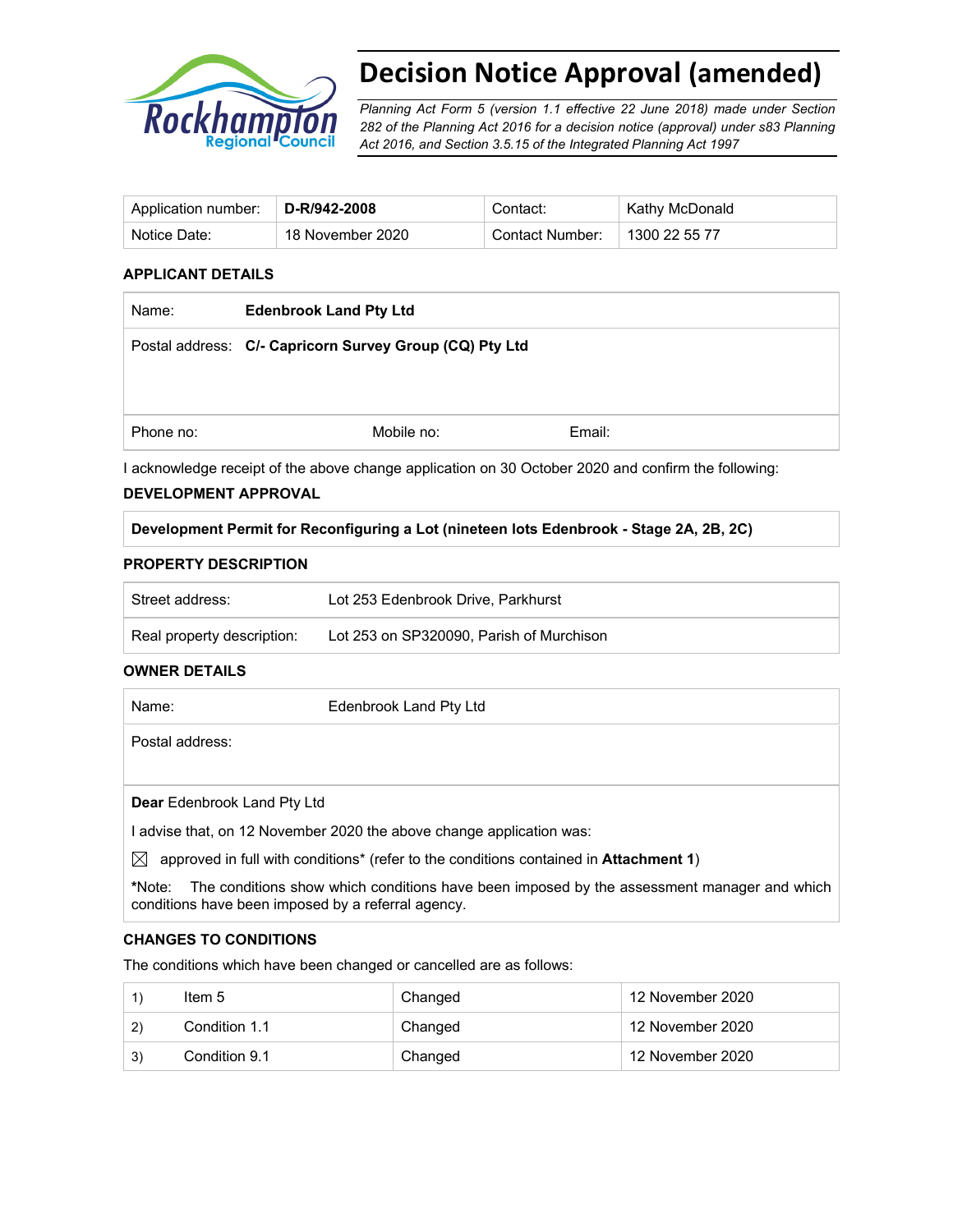#### **1. DETAILS OF THE APPROVAL**

|                                                                                                                                                                                                        | <b>Development</b><br><b>Permit</b> | <b>Preliminary</b><br>Approval |
|--------------------------------------------------------------------------------------------------------------------------------------------------------------------------------------------------------|-------------------------------------|--------------------------------|
| Development assessable under the planning scheme, superseded<br>planning scheme, a temporary local planning instrument, a master<br>plan or a preliminary approval which includes a variation approval |                                     |                                |
| - Reconfiguring a lot                                                                                                                                                                                  |                                     |                                |

# **2. CONDITIONS**

This approval is subject to the conditions in Attachment 1.

### **3. FURTHER DEVELOPMENT PERMITS REQUIRED**

Please be advised that the following development permits are required to be obtained before the development can be carried out:

| Type of development permit required | Subject of the required development permit |
|-------------------------------------|--------------------------------------------|
| <b>Operational Works</b>            | Road works                                 |
|                                     | Sewerage works                             |
|                                     | Water works                                |
|                                     | Stormwater works                           |
|                                     | Site works                                 |
|                                     | Landscaping                                |

# **4. REFERRAL AGENCIES** NIL

### **5. THE APPROVED PLANS**

#### **The approved development must be completed and maintained generally in accordance with the approved drawings and documents:**

| <b>Plan/Document Name</b>                                                 | <b>Plan Number</b>      | Dated           |
|---------------------------------------------------------------------------|-------------------------|-----------------|
| Reconfiguration Plan                                                      | 6650-2C-ROL, Revision C | 5 November 2020 |
| Edenbrook Developments, Proposed Subdivision,<br>Stage 2 Allotment Layout | 7119-46 REV 1           | 19 May 2011     |
| Landscape Concept Plan – Stage 2 Open Space<br>Parkland                   | 72414 L CP 02 1.01(04)  | 16 May 2011     |
| Ramsey Creek Flood Study Adjacent Belmont Road                            | 534 for PMM             | June 2005       |

### **6. CURRENCY PERIOD FOR THE APPROVAL (s.85 of the Planning Act)**

The standard relevant periods stated in section 85 of *Planning Act 2016* apply to each aspect of development in this approval, if not stated in the conditions of approval attached.

# **7. STATEMENT OF REASONS**

| development                 | Description of the   The proposed development is for Reconfiguring a Lot (twenty lots Edenbrook -<br>Stage 2A, 2B, 2C)                                                                                                                                                                              |  |
|-----------------------------|-----------------------------------------------------------------------------------------------------------------------------------------------------------------------------------------------------------------------------------------------------------------------------------------------------|--|
| <b>Reasons for Decision</b> | a) Assessment of the development against the relevant zone purpose, planning<br>scheme codes and planning scheme policies demonstrates that the<br>proposed development will not cause significant adverse impacts on the<br>surrounding natural environment, built environment and infrastructure, |  |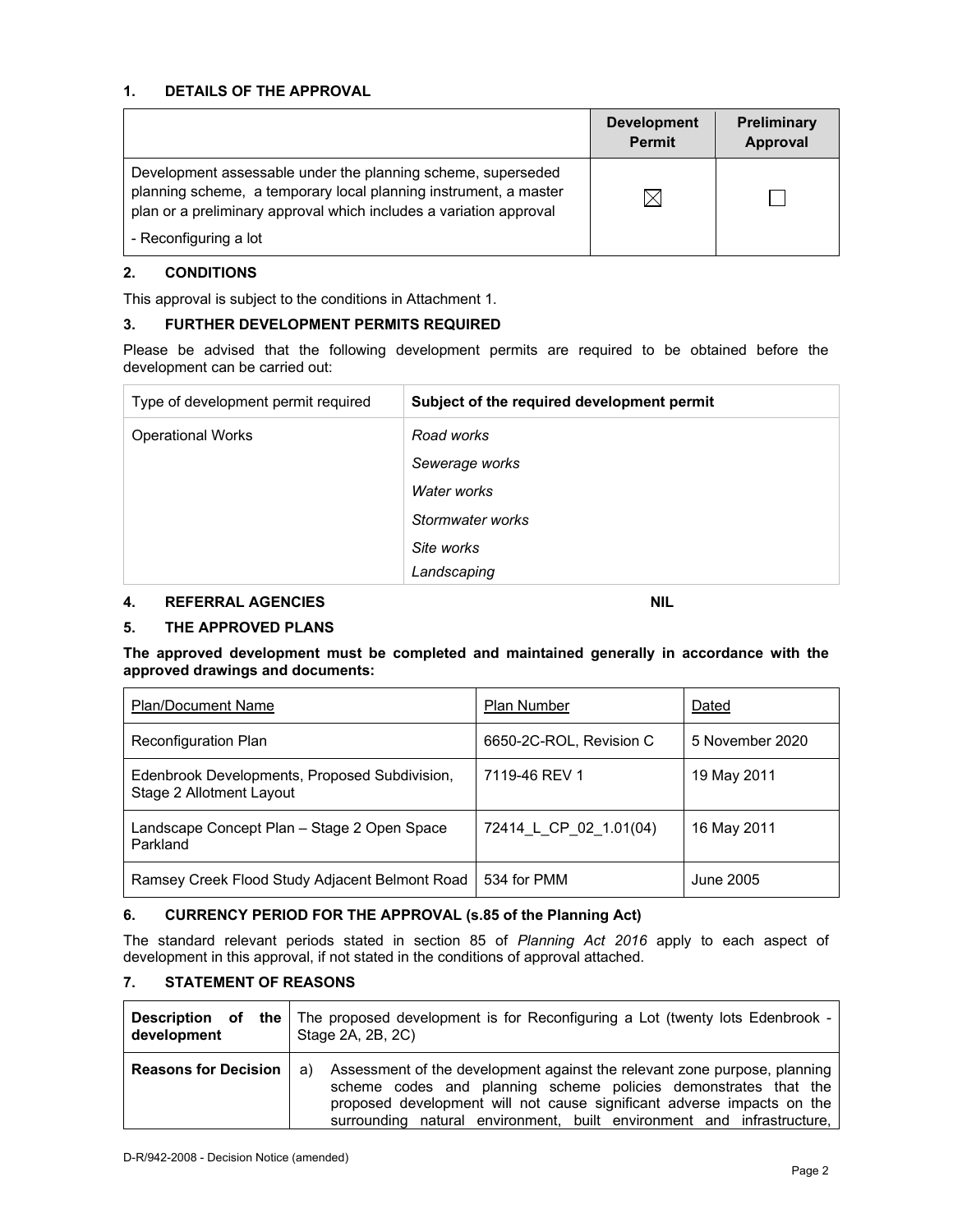|                                            | community facilities, or local character and amenity.                                                                                                                                                                                                                                                                                                                                                                                                                                              |  |
|--------------------------------------------|----------------------------------------------------------------------------------------------------------------------------------------------------------------------------------------------------------------------------------------------------------------------------------------------------------------------------------------------------------------------------------------------------------------------------------------------------------------------------------------------------|--|
| <b>Assessment</b><br><b>Benchmarks</b>     | The proposed development was assessed against the following assessment<br>benchmark and wholly complies without exception.<br>Reconfiguration a Lot Code under the Rockhampton City Plan 2005.                                                                                                                                                                                                                                                                                                     |  |
| <b>Relevant Matters</b>                    | The proposal has been assessed against the suite of conditions which accompany<br>the Preliminary Approval overriding the planning scheme for a Material Change of<br>Use (Residential and Mixed Use Development), and the relevant specific<br>outcomes of the approval. Whilst there are some points of disagreement between<br>the position of the applicant and Council officers, the actual layout is considered to<br>be generally in accordance with the tenet of the Preliminary approval. |  |
| <b>Matters prescribed</b><br>by regulation | Rockhampton City Plan 2005; and<br>٠<br>The common material, being the material submitted with the application.<br>٠                                                                                                                                                                                                                                                                                                                                                                               |  |

### **8. RIGHTS OF APPEAL**

The rights of an applicant to appeal to a tribunal or the Planning and Environment Court against a decision about a development application are set out in chapter 6, part 1 of the *Planning Act 2016*. For particular applications, there may also be a right to make an application for a declaration by a tribunal (see chapter 6, part 2 of the *Planning Act 2016).*

### *Appeal by an applicant*

An applicant for a development application may appeal to the Planning and Environment Court against the following:

- the refusal of all or part of the development application
- a provision of the development approval
- the decision to give a preliminary approval when a development permit was applied for
- a deemed refusal of the development application.

An applicant may also have a right to appeal to the Development tribunal. For more information, see schedule 1 of the *Planning Act 2016*.

The timeframes for starting an appeal in the Planning and Environment Court are set out in section 229 of the *Planning Act 2016*.

**Attachment 2** is an extract from the *Planning Act 2016* that sets down the applicant's appeal rights and the appeal rights of a submitter.

### **9. WHEN THE DEVELOPMENT APPROVAL TAKES EFFECT**

This development approval takes effect:

From the time the decision notice is given – if there is no submitter and the applicant does not appeal the decision to the court.

Or

When the submitter's appeal period ends  $-$  if there is a submitter and the applicant does not appeal the decision to the court.

Or

Subject to the decision of the court, when the appeal is finally decided  $-$  if an appeal is made to the court.

### **10. ORIGINAL DECISION ASSESSMENT MANAGER**

| Name: BRETT BACON               | Date: |
|---------------------------------|-------|
| <b>STRATEGIC MANAGER -</b>      |       |
| <b>PLANNING AND DEVELOPMENT</b> |       |

26 November 2009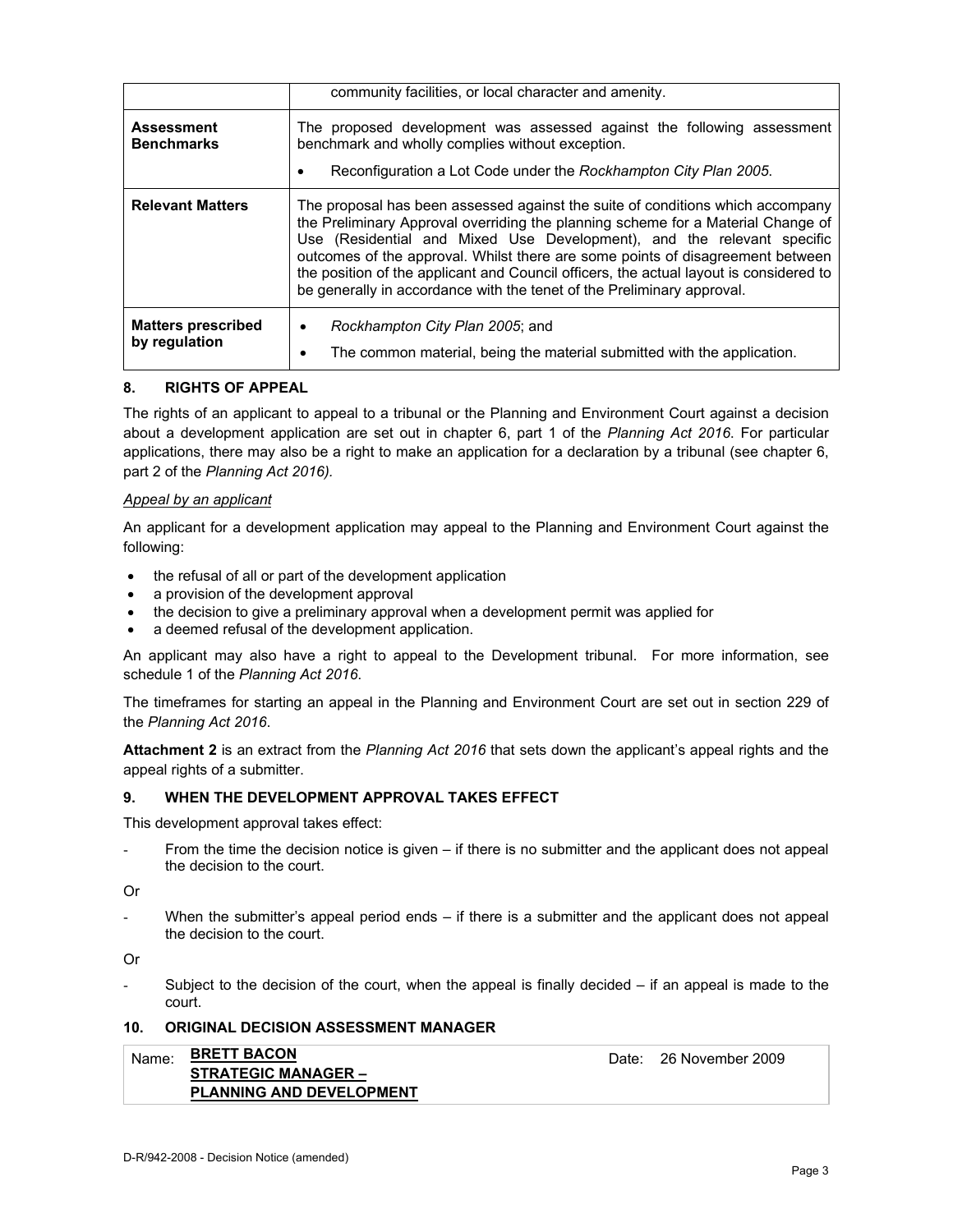# **11. ASSESSMENT MANAGER**

| Name: | Tarnya Fitzgibbon<br><b>COORDINATOR</b> | Signature: | Date: | 18 November 2020 |
|-------|-----------------------------------------|------------|-------|------------------|
|       | <b>DEVELOPMENT ASSESSMENT</b>           |            |       |                  |

# **Attachment 1 – Conditions of the approval**

*Part 1* **–** *Conditions imposed by the assessment manager [Note: where a condition is imposed about infrastructure under Chapter 4 of the Planning Act 2016, the relevant provision of the Act under which this condition was imposed must be specified.]*

**Attachment 2 – Extract on appeal rights**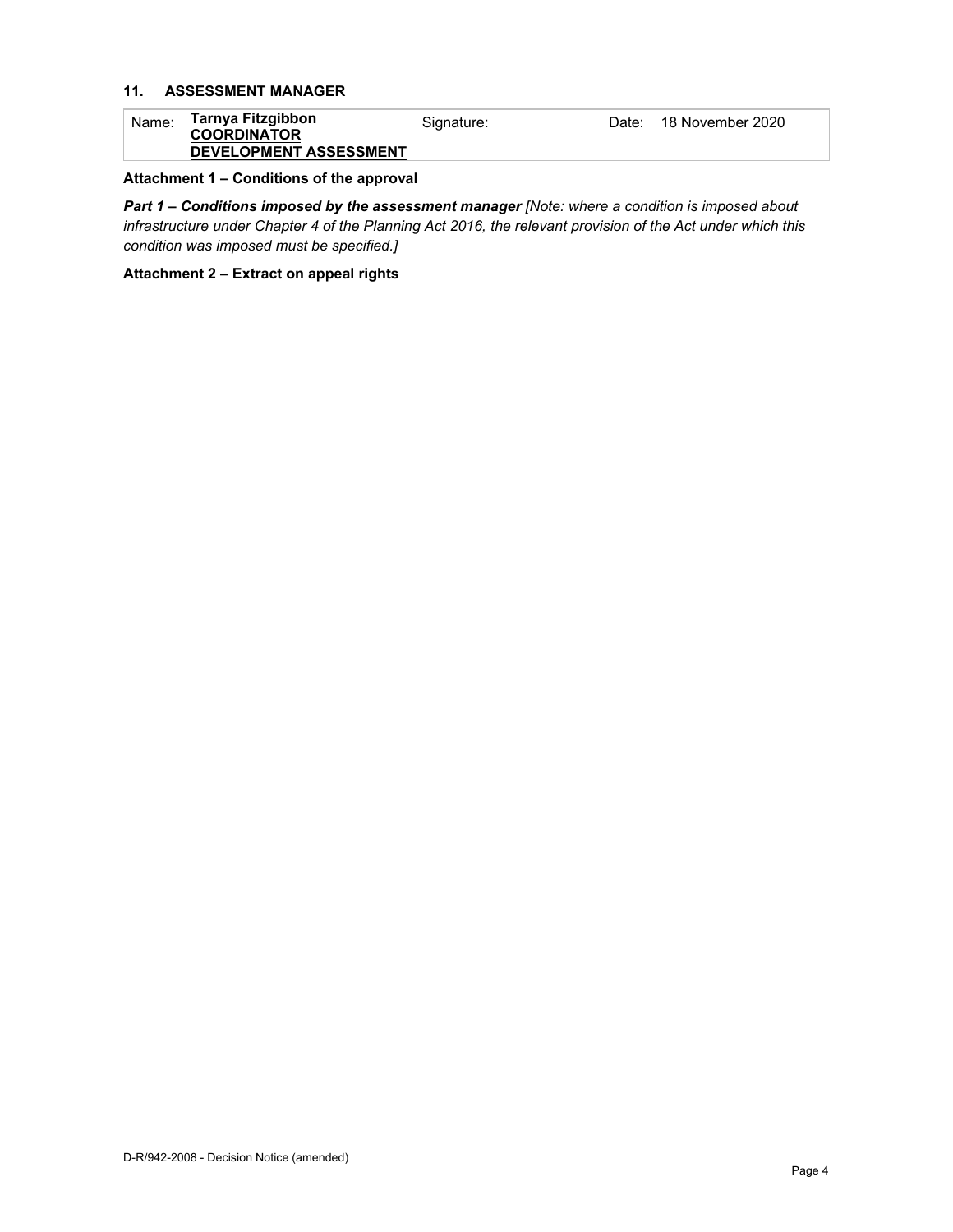

# **Attachment 1 – Part 1**

# **Rockhampton Regional Council Conditions**

*PLANNING ACT 2016*

# 1.0 ADMINISTRATION

1.1 The approved use and development must be completed and maintained generally in accordance with the approved drawings and documents, except where amended by the conditions of this permit:

| <b>Plan/Document Name</b>                                                 | Plan Number             | Dated           |
|---------------------------------------------------------------------------|-------------------------|-----------------|
| <b>Reconfiguration Plan</b>                                               | 6650-2C-ROL, Revision C | 5 November 2020 |
| Edenbrook Developments, Proposed<br>Subdivision, Stage 2 Allotment Layout | 7119-46 REV 1           | 19 May 2011     |
| Landscape Concept Plan - Stage 2<br>Open Space Parkland                   | 72414 L CP 02 1.01(04)  | 16 May 2011     |
| Ramsey Creek Flood Study Adjacent<br><b>Belmont Road</b>                  | 534 for PMM             | June 2005       |

- 1.2 Where there is any conflict between conditions of this decision notice and details shown on the approved plans, the conditions of approval must prevail.
- 1.3 Where these Conditions refer to "Council" in relation to requiring Council to approve or to be satisfied as to any matter, or conferring on the Council a function, power or discretion, that role of the Council may be fulfilled in whole or in part by a delegate appointed for that purpose by the Council.
- 1.4 The Developer is responsible for ensuring compliance with this Approval and the Conditions of the Approval by an employee, agent, contractor or invitee of the Developer.
- 1.5 All conditions, works, or requirements of this approval must be undertaken and completed to the satisfaction of Council, at no cost to Council, prior to the release of the Final Survey Plan.
- 1.6 The following further development permits are required, prior to the commencement of any works, with the exception of Site Works, with on the site:
	- 1.6.1 Operational Works:
		- (i) Road Works;
			- (ii) Sewerage Works;
			- (iii) Water Works;
			- (iv) Stormwater Works;
			- (v) Site Works; and
		- (vi) Landscaping.
- 1.7 All detailed engineering reports, designs, drawings, and the like, submitted as part of any application for a Development Permit for Operational Work, must be:-
	- 1.7.1 Accompanied by appropriate plans and construction documentation, certified by a Registered Professional Engineer of Queensland;
	- 1.7.2 Be in accordance with the Capricorn Municipal Design Guidelines (CMDG) requirements; and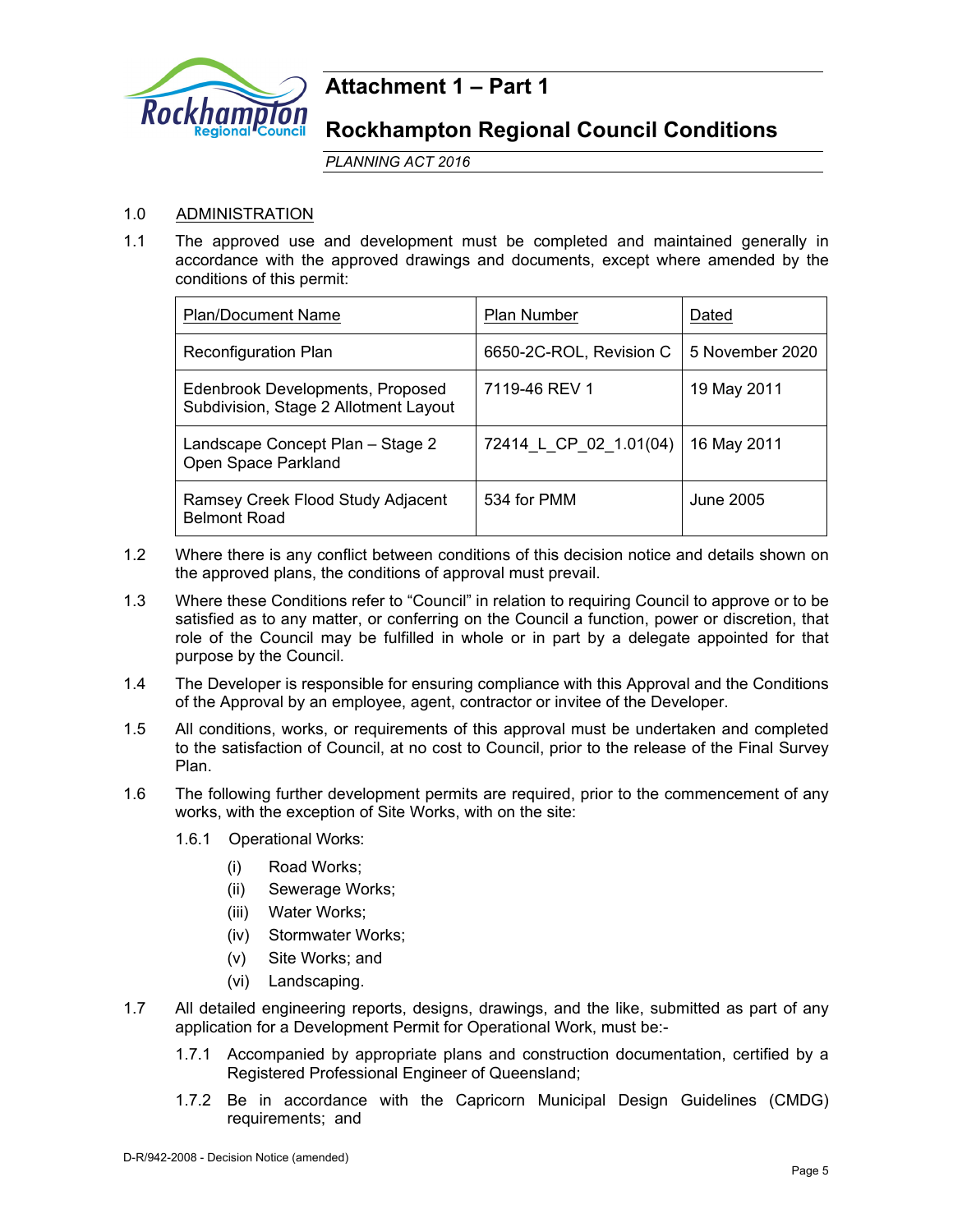1.7.3 Adopt the Australian Height Datum as the vertical datum and the Geocentric Datum of Australian 1994 coordinate reference system as the horizontal datum.

# 2.0 ROAD WORKS

- 2.1 A Development Permit for Operational Works (Road Works) must be obtained prior to the commencement of any works, with the exception of Site Works, on the site, or in any road reserve.
- 2.2 Road works must be designed and constructed generally in accordance with the endorsed plans (refer Condition 1.1), the Capricorn Municipal Development Guidelines and the provisions of a Development Permit for the Operational Works (road works), unless noted otherwise in these conditions.
- 2.3 The intersection of William Palfrey Drive and Belmont Road must provide a Level of Service of "C" based on the traffic generated for 10 year post completion for approved development (Stages 1A and 2). A staged design and construction of the intersection must be permitted provided it matches the traffic generated for the existing lots and lots with Operational Works approval and a ten (10) year design horizon.

Any application for a Development Permit for Operational Works for Stage 2 must be accompanied by a layout for this future ultimate intersection, including provisional design of future splitter islands and intersection lighting, and demonstrating compatibility with the interim intersection treatment.

- 2.4 The Roads designated as Road D and the "New Road" in front of proposed lots 143 to 148 must be designed as Access Streets in accordance with the Capricorn Municipal Development Guidelines id est minimum 7.5 metres wide pavement (measured invert to invert) within a minimum of sixteen (16) metres road reserves and connect smoothly to Stage 1 with the extensions of these proposed roads into adjacent stages demonstrated to be compatible with future development of the adjacent stages.
- 2.5 The public use land (road reserve) between lots 201 and 213 must be developed as a pedestrian access only with a 1.2 metres concrete path and street lighting with significant landscaping and/or a bollard system and/or with post and rail fencing installed to prevent vehicular traffic access.
- 2.6 The design of the existing Belmont Road for the full frontage of the subject land must be reviewed for geometric design of all through-road elements for sixty (60) kilometres per hour and a programme proposed for upgrading over successive future stages by the Developer to a Rural Minor Collector Road with an asphalt seal and pavement width of eight (8) metres.
- 2.7 The kerb ramps at all legs of all internal intersections must be designed and constructed to accommodate pedestrian traffic.
- 2.8 All paths must be steel reinforced concrete and designed and constructed in accordance with the Capricorn Municipal Development Guidelines and AS1428 "Design for Access and Mobility". All paths located within a road reserve or public use land must be provided with public space lighting in accordance with AS/NZS1158 "Lighting for Roads and Public Spaces".

The specified requirements for pathways must also apply where the paths cross any vehicular access. The maximum cross fall requirement of 2.5 percent must be achieved on the pathway where it intersects the vehicle access for the full width of the access. The finished surface of all pathways must be flush with all new and existing services.

- 2.9 Any retaining structures within road reserves must not be constructed unless approved as part of a Development Permit for Operational Works (road works). Where possible, retaining walls must be wholly contained within proposed private allotments and not constructed as Council-owned infrastructure.
- 2.10 Temporary sealed turning areas must be constructed on the ends of all roads terminating at or near the end of the stage id est at the ends of roads designated B, C, D and E and must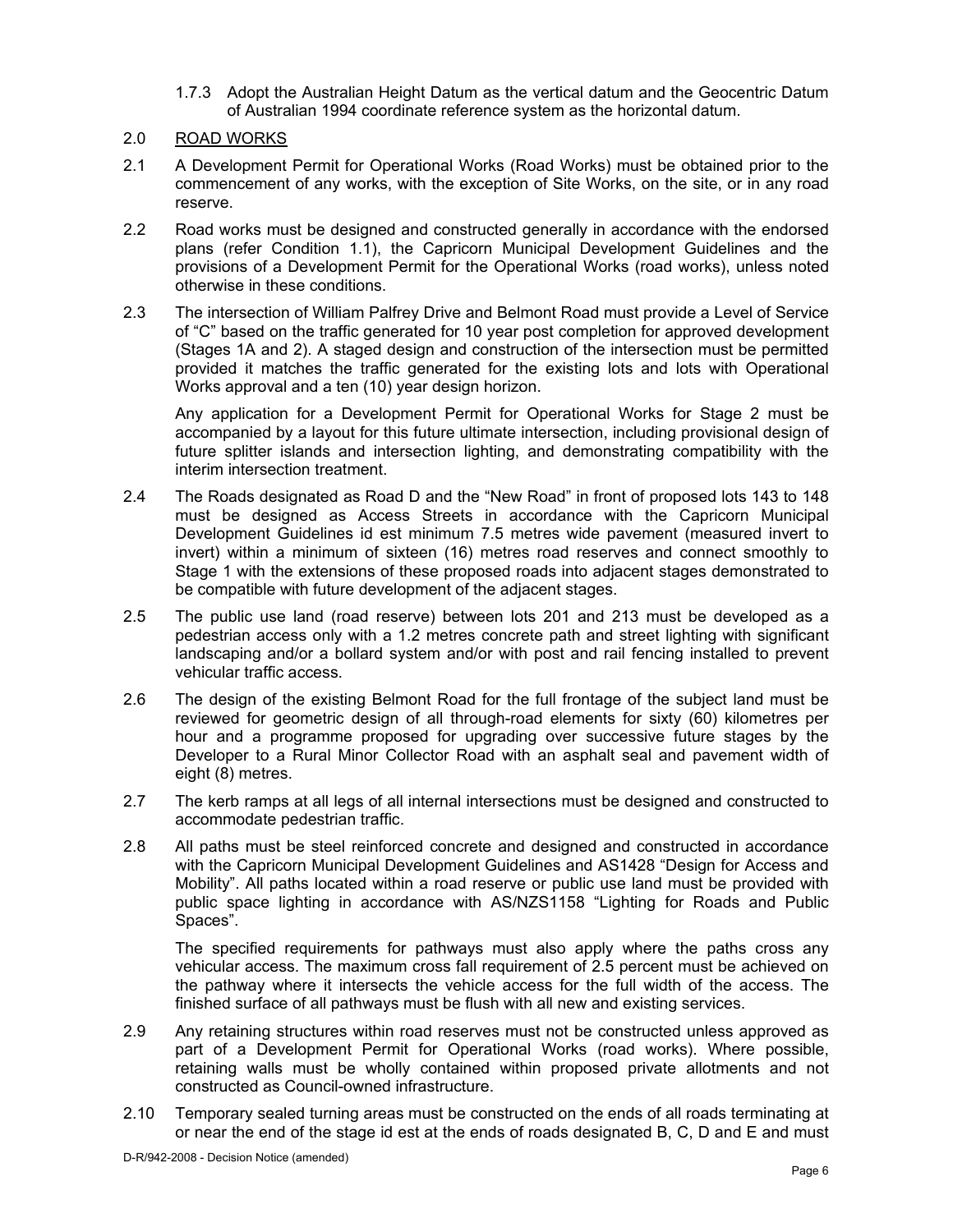still permit the unimpeded development of the adjacent allotments. This may require extensions to the road reserves and/or provision of easements on the extensions of these roads.

- 2.11 The application for a Development Permit for Operational Works (road works) must demonstrate that vehicular access to each lot is practical and complies with the Capricorn Municipal Development Guidelines.
- 2.12 Single chord truncations are permitted to simplify service infrastructure provided the single chord is equal to or larger than the combined standard 3 chord truncation.

#### 3.0 SEWERAGE WORKS

- 3.1 A Development Permit for Operational Works (Sewerage Works) must be obtained prior to the commencement of any works on the site.
- 3.2 Each lot must be connected to Council's sewerage reticulation system prior to the release of the Final Survey Plan.
- 3.3 Any construction works proposed in the vicinity of Council's existing sewerage infrastructure must not adversely affect the integrity of the infrastructure. Any restoration works required on the sewerage infrastructure, caused by the construction of the proposed development, must be borne by the applicant.
- 3.4 A registered easement must be provided over all sewerage infrastructure located within private property. For details regarding sizing and location refer to the Capricorn Municipal Development Guidelines.
- 3.5 The provision of reticulated sewerage services to all the proposed allotments is required in accordance with the *Water Supply (Safety and Reliability) Act*. The proposed sewerage reticulation works, including connections to the existing system, must be carried out in accordance with the Capricorn Municipal Development Guidelines.
- 3.6 Where any sewerage works are proposed within adjacent properties, evidence of written consent from the owners of those properties must be provided with any application for a Development Permit for Operational Works (Sewerage Works).
- 3.7 Connection to the existing sewerage reticulation system must generally be in accordance with the sewerage strategy submitted with the application.

#### 4.0 WATER WORKS

- 4.1 A Development Permit for Operational Works (Water Works) must be obtained prior to the commencement of any works on the site.
- 4.2 Each lot must be connected to Council's water supply reticulation system prior to the release of the Final Survey Plan.
- 4.3 Any construction works proposed in the vicinity of Council's existing water supply infrastructure must not adversely affect the integrity of the infrastructure. Any restoration works required on the water supply infrastructure, caused by the construction of the proposed development, must be borne by the applicant.
- 4.4 A registered easement must be provided over all water supply infrastructure located within private property. The minimum width of the easement to be registered for the trunk water main is five metres.
- 4.5 The provision of reticulated water supply services to all the proposed allotments must be in accordance with the *Water Supply (Safety and Reliability) Act*. The proposed water reticulation works, including connections to the existing system, must be carried out in accordance with the Capricorn Municipal Development Guidelines.
- 4.6 Connection to the existing water supply reticulation system must generally be in accordance with the water supply strategy submitted with the application.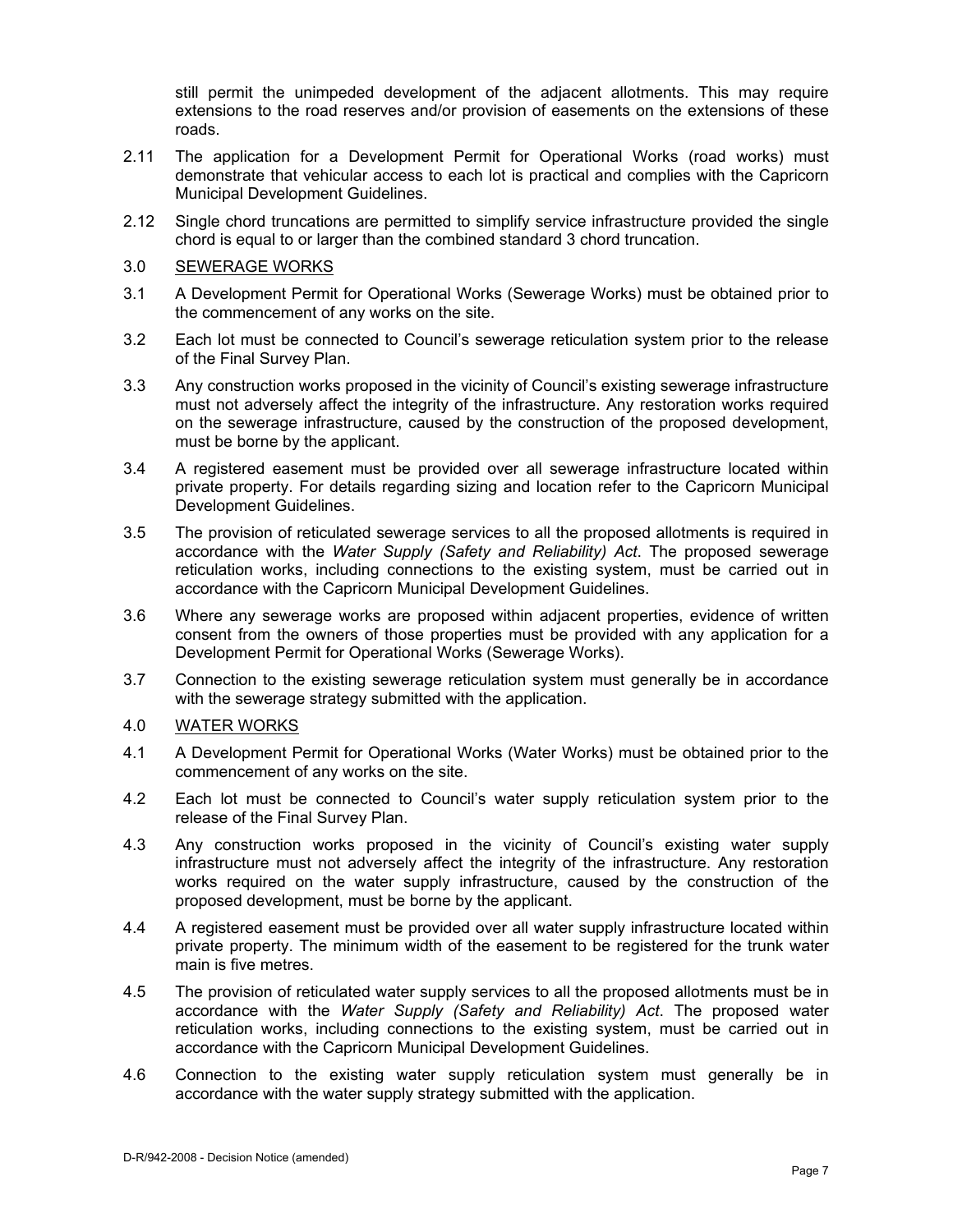- 4.7 Where any water supply works are proposed within adjacent properties, evidence of written consent from the owners of those properties must be provided with any application for a Development Permit for Operational Works (Water Works).
- 5.0 STORMWATER
- 5.1 A Development Permit for Operational Works (Stormwater Works) must be obtained prior to the commencement of any works on the site.
- 5.2 All stormwater drainage works must be designed and constructed in accordance with the Queensland Urban Drainage Manual, the Capricorn Municipal Development Guidelines and sound engineering practice. All stormwater must drain to a demonstrated lawful point of discharge and must not adversely affect external land or infrastructure by way of blocking, altering or diverting existing stormwater runoff patterns or have the potential to cause damage to other infrastructure items.
- 5.3 Any application for a Development Permit for Operational Works (stormwater) must be accompanied by:-
	- 5.3.1 A site-based stormwater management plan that addresses stormwater runoff, sediment and water quality for the proposed development to determine the impact on the receiving waters, to demonstrate that no adverse impact arises from the development of the subject land and that the amount of pollutants entering the system are significantly reduced;
	- 5.3.2 Drainage calculations for all on-street underground pipe systems (Q5) in Stage 2 with a fully developed upstream catchment, an assessment of the Q100 demonstrating compliance with the Queensland Urban Drainage Manual major flow parameters at all the critical locations and the Capricorn Municipal Development Guidelines and establishment of the legal point of discharge in accordance with the two point test contained within the Queensland Urban Drainage Manual; and
	- 5.3.3 A stormwater drainage strategy for Stage 2 demonstrating its compatibility with the future overall development of the subject site.
- 5.4 The site-based stormwater management plan must implement best practice stormwater management utilised by the implementation of current relevant industry codes such as Queensland Urban Drainage Manual, Water Sensitive Urban Design and/or Brisbane City Council Water Quality Management Guidelines or similar to significantly achieve reduction in pollution loads entering the stormwater system.

The Council's preference is that the site-based stormwater management plan must generally provide for low maintenance practical systems.

The proposed site-based stormwater management plan strategy must be submitted and approved prior to any application for a Development Permit for Operational works (stormwater works) for Stage 2.

- 5.5 Inter-allotment drainage, designed and constructed generally to Queensland Urban Drainage Manual Level II must be provided to any lot where it cannot be satisfactorily demonstrated that roofwater drainage associated with dwelling construction on that lot, could reasonably be directed to the frontage kerb and channel. The hydrologic and hydraulic design of roofwater drainage must take into account the increase in average roof areas of contemporary dwellings (minimum 300 square metres per residence).
- 5.6 Any proposed allotments containing stormwater mains must be covered by easements in gross. Roofwater drainage easements must be a minimum of three (3) metres wide and trunk drainage easements must be a minimum of five (5) metres wide.
- 6.0 SITE WORKS
- 6.1 A Development Permit for Operational Works (Site Works) must be obtained prior to the commencement of any works on the site.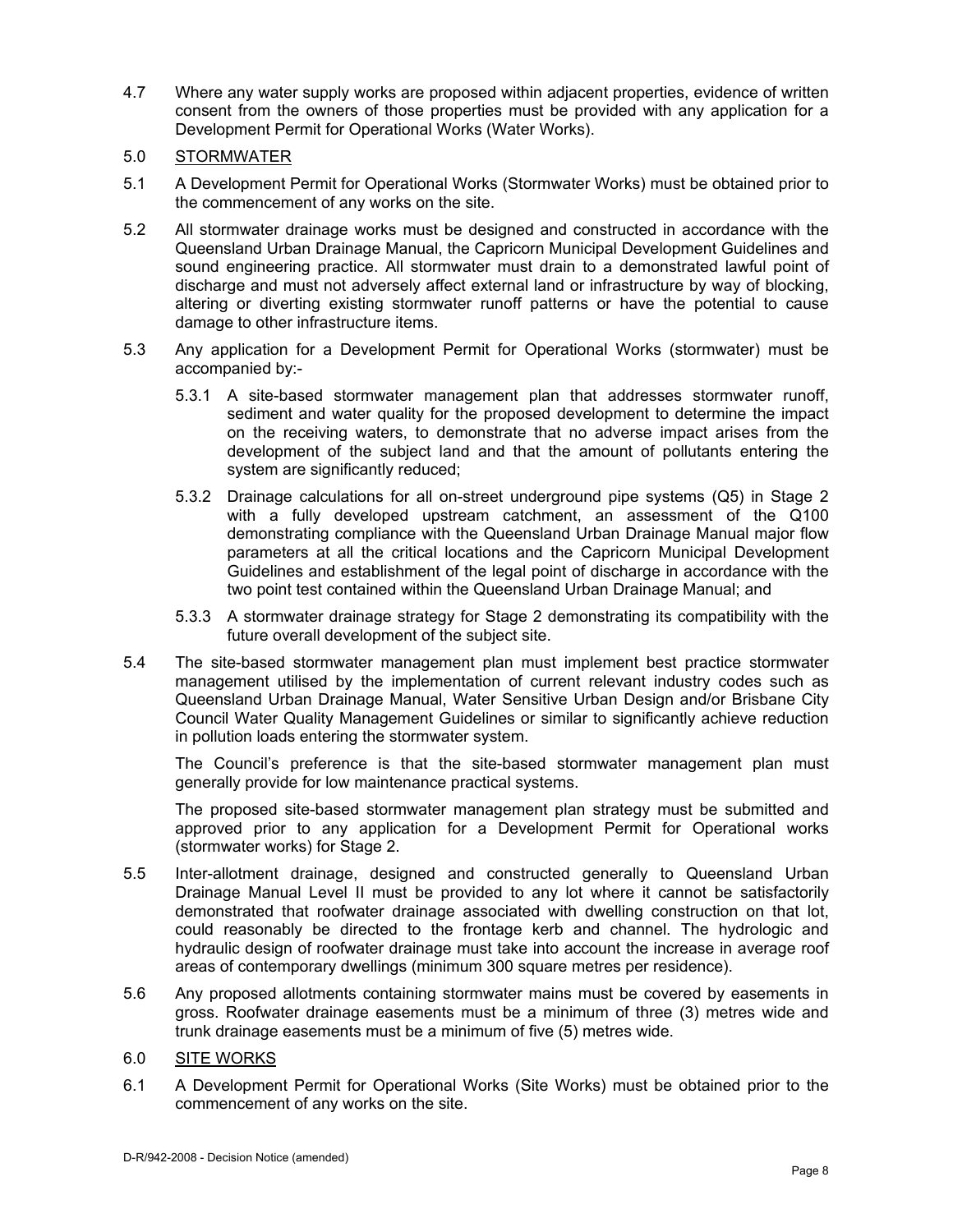- 6.2 Any application for a Development Permit for Operational Works (Site Works) must be accompanied by an earthworks plan which clearly identifies the following:
	- (i) the location of cut and/or fill;
	- (ii) the impact of filling on the Q100 inundation levels of Ramsey Creek;
	- (iii) the type of fill to be used and the manner in which it is to be compacted;
	- (iv) the quantum of fill to be deposited or removed and finished cut and/or fill levels;
	- (v) details of any proposed access routes to the site which are intended to be used to transport fill to or from the site; and
	- (vi) the maintenance of access roads to and from the site so that they are free of all cut and/or fill material and cleaned as necessary.
- 6.3 Any vegetation cleared or removed must be:
	- (i) mulched on-site and utilised on-site for Landscaping purposes, in accordance with the Landscaping plan approved by Council; or
	- (ii) removed for disposal at a location approved by Council;

within sixty (60) days of clearing. Any vegetation removed must not be burnt.

- 7.0 LANDSCAPING
- 7.1 A Development Permit for Operational Works (Landscaping) must be obtained prior to the commencement of any works on the site.
- 7.2 Any application for a Development Permit for operational Works (Landscaping) must be in accompanied by a landscape plan addressing the road reserve area between proposed lots 201 and 213 and the streetscape generally in accordance with the approved plan (refer condition 1.1) and must include, but is not limited to, the following:
	- 7.2.1 A plan documenting the "Extent of Works" and supporting documentation which includes:
		- (i) location and name of existing trees, including those to be retained (the location of the trees shall be overlayed or be easily compared with the proposed development design);
		- (ii) the extent of soft and hard landscape proposed;
		- (iii) important spot levels and/or contours. The levels of the trees to be retained shall be provided in relation to the finished levels of the proposed buildings and works;
		- (iv) underground and overhead services;
		- (v) typical details of critical design elements (for example: stabilisation of batters, retaining walls, podium/balcony planters, trees in car park areas, fences);
		- (vi) details of landscape structures including areas of deep planting; and
		- (vii) specification notes on mulching and soil preparation.
	- 7.2.2 A "Planting Plan" and supporting documentation which includes:
		- (i) trees, shrubs and groundcovers to all areas to be landscaped;
		- (ii) position and canopy spread of all trees and shrubs;
		- (iii) the extent and type of works (i.e. paving, fences, garden bed edging etcetera); and
		- (iv) a plant schedule with the botanic and common names, total plant numbers and pot sizes at the time of planting.
- 7.3 The landscaped areas must be subject to an ongoing maintenance and replanting programme (if necessary).
- 7.4 All fencing, and all landscaping, must be located wholly within the development site.
- 7.5 Landscaping, or any part thereof, upon reaching full maturity, must not: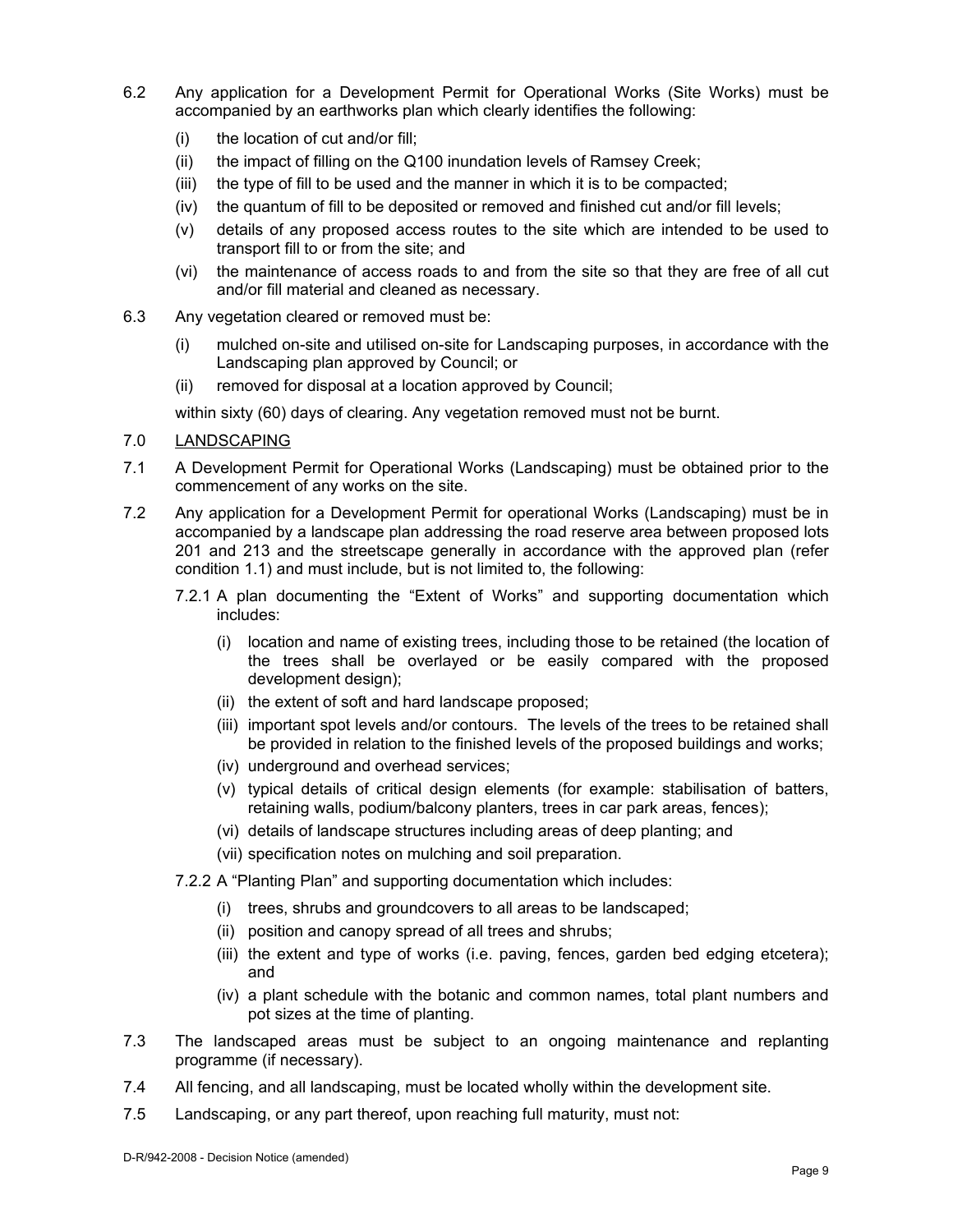- 7.5.1 obstruct sight visibility zones as defined in the Austroads 'Guide to Traffic Engineering Practice' series of publications; or
- 7.5.2 adversely affect any road lighting or public space lighting; or
- 7.5.3 adversely affect any Council infrastructure, or public utility plant.

# 8.0 ELECTRICITY AND TELECOMMUNICATIONS

- 8.1 Underground electricity and telecommunication connections must be provided to all lots within the proposed development to the requirements of each relevant utility service authority.
- 8.2 The Plan of Survey will not be sealed unless and until evidence is provided of a nonrefundable contract with the relevant service providers to provide each lot with live electricity and telecommunication connections, in accordance with the requirements of the relevant authority.
- 8.3 Road and public space lighting must be provided to all roads, intersections and public spaces in accordance with the AS/NZS1158 suite of standards and as specified in the Capricorn Municipal Development Guidelines.

# 9.0 CONTRIBUTIONS/COSTS

9.1 Contributions must be paid to Council prior to the endorsement of the Final Plan of Survey. The contributions must be paid in accordance with the Council Policy rates at the date of payment. The following table sets out the contributions required to be paid:

| Policy                                                                                                                                                                                                        | Contribution                                  | <b>Stage</b>         | Current Total* |
|---------------------------------------------------------------------------------------------------------------------------------------------------------------------------------------------------------------|-----------------------------------------------|----------------------|----------------|
| <b>Planning Policy</b><br>Number 11                                                                                                                                                                           | <b>Water Supply Headworks</b><br>Contribution | Stage 2A<br>Stage 2B | \$46,645.00    |
| <b>Planning Policy</b><br>Number 11                                                                                                                                                                           | Sewerage Headworks<br>Contribution            | Stage 2A<br>Stage 2B | \$53,029.00    |
| <b>Planning Policy</b><br>Number 11                                                                                                                                                                           | <b>Water Supply Headworks</b><br>Contribution | Stage 2C             | \$36,848.76    |
| <b>Planning Policy</b><br>Number 11                                                                                                                                                                           | Sewerage Headworks<br>Contribution            | Stage 2C             | \$41,892.00    |
| $\star$<br>The sums of money quoted will remain firm for a period of twelve (12) months, after which time,<br>Council reserves the right to review same in accordance with the policies and rates and charges |                                               |                      |                |

same in accordance with the policies and rates and charges current at the time of payment.

- 9.2 A contribution of \$5,788.00 per lot, for external road work upgrades, must be paid to Council prior to the endorsement of the Final Plan of Survey.
- 9.3 Any alteration to electricity, telephone, water mains, sewerage mains, stormwater drainage systems, and/or any other public utility installations required as a consequence of the development, or in any way associated with the development, must be at full cost to the developer.
- 9.4 'As constructed' information pertaining to assets to be handed over to Council and those which may have an impact on Council's existing and future assets must be provided to Council.
- 10.0 ENVIRONMENTAL
- 10.1 Any application for a Development Permit for Operational Works must be accompanied by a detailed Environmental Management Plan, which addresses, but is not limited to, the following matters: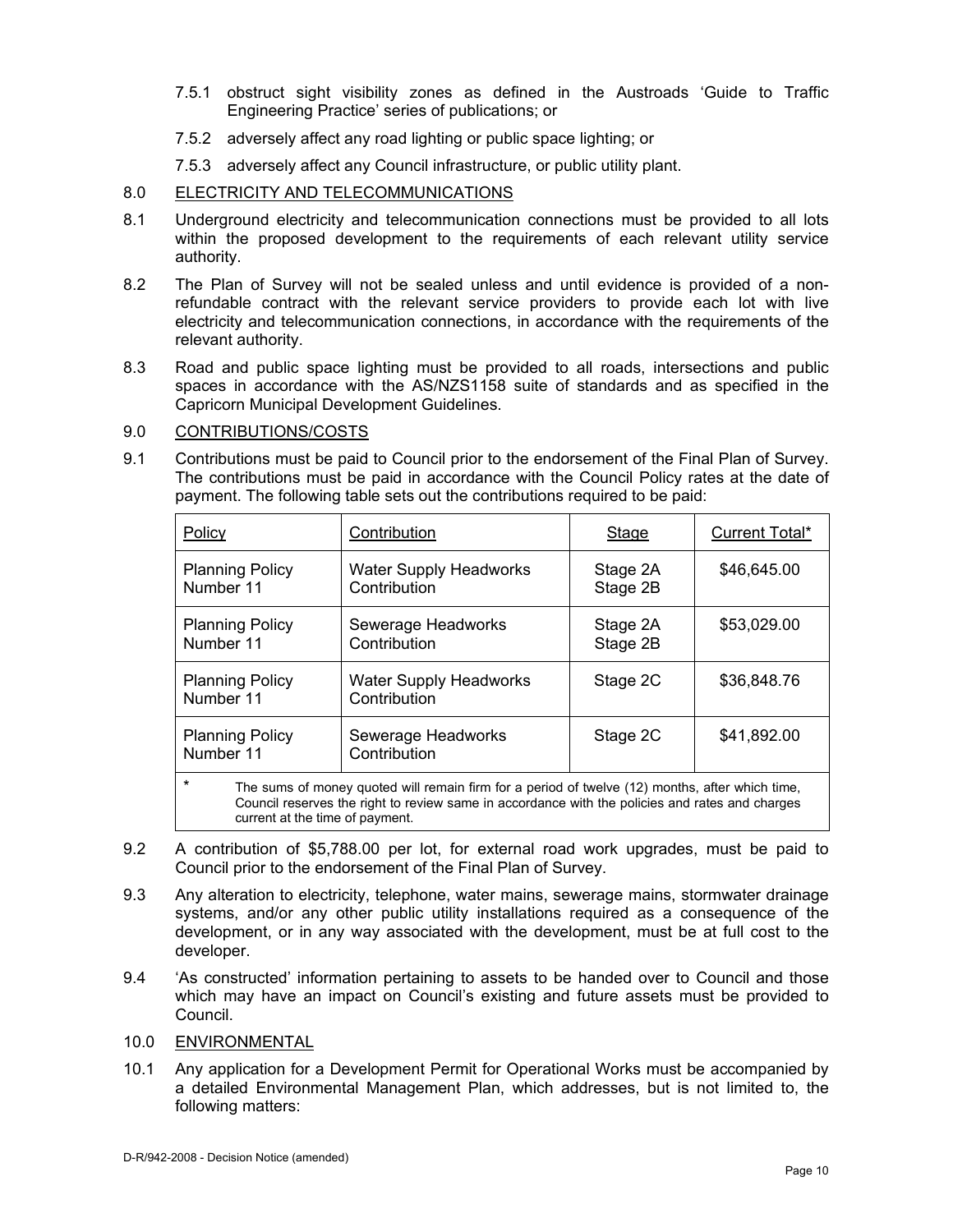- (i) water quality and drainage;
- (ii) erosion and silt/sedimentation management;
- (iii) fauna management;
- (iv) vegetation management and clearing;
- (v) top soil management;
- (vi) interim drainage plan during construction;
- (vii) construction programme;
- (viii) geotechnical issues;
- (ix) weed control;
- (x) bushfire management;
- (xi) emergency vehicle access;
- (xii) noise and dust suppression; and
- (xiii) waste management.
- 10.2 Any application for a Development Permit for Operational Works must be accompanied by an Erosion and Sediment Control Plan which addresses, but is not limited to, the following:
	- (i) objectives;
	- (ii) site location / topography;
	- (iii) vegetation;
	- (iv) site drainage;
	- (v) soils;
	- (vi) erosion susceptibility;
	- (vii) erosion risk;
	- (viii) concept;
	- (ix) design; and
	- (x) implementation, for the construction and post construction phases of work.

The erosion and sediment control plan must incorporate detailed plans, control measures, monitoring programmes and maintenance procedures to ensure appropriate development and management practices within and adjacent to the site.

- 10.3 The Environmental Management Plan and the Erosion and Sediment Control Plan approved as part of a Development Permit for Operational Works must be part of the contract documentation for the development works.
- 10.4 Works must not commence on the site unless and until an Environmental Management Plan and an Erosion and Sediment Control Plan has been approved by Council as part of Development Permit for Operational Works.

# 11.0 OPERATING PROCEDURES

11.1 All construction materials, waste, waste skips, machinery and contractors' vehicles must be located and stored or parked within the site.

# NOTES

NOTE 1. Aboriginal Cultural Heritage

It is advised that under section 23 of the Aboriginal Cultural Heritage Act 2003, a person who carries out an activity must take all reasonable and practicable measures to ensure the activity does not harm Aboriginal cultural heritage (the "cultural heritage duty of care"). Maximum penalties for breaching the duty of care are listed in the Aboriginal cultural heritage legislation. The information on Aboriginal cultural heritage is available on the Department of Aboriginal and Torres Strait Islander Partnerships website www.datsip.qld.gov.au.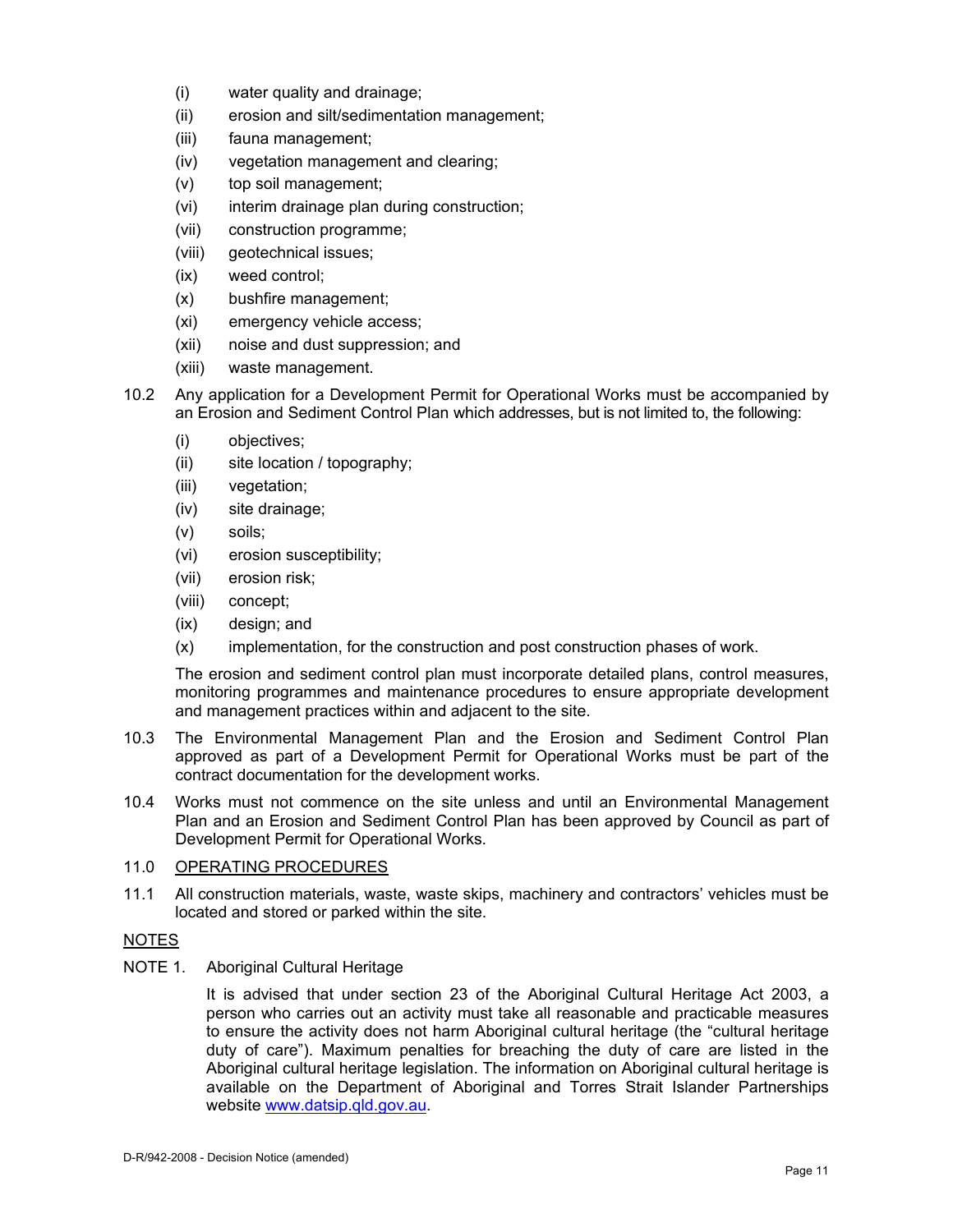#### NOTE 2. Dust Control

It is the developer's responsibility to ensure compliance with Part 2A - Environmental Nuisance of the Environmental Protection Regulation 1998 which prohibits unlawful environmental nuisance caused by dust, ash, fumes, light, odour or smoke beyond the boundaries of the property during all stages of the development including earthworks and construction.

#### NOTE 3. Sedimentation Control

It is the developer's responsibility to ensure compliance with Section 32 of the Environmental Protection (Water) Policy 1997 to prevent soil erosion and contamination of the stormwater drainage system and waterways.

### NOTE 4. Noise During Construction And Noise In General

It is the developer's responsibility to ensure compliance with Section 6S General Emission Criteria and Section 6T Noise Emission Criteria of the Environmental Protection Regulation 1998.

# NOTE 5. General Safety Of Public During Construction

It is the principal contractor's responsibility to ensure compliance with Section 31 of the Workplace Health and Safety Act 1995. Section 31(1)(c) states that the principal contractor is obliged on a construction workplace to ensure that work activities at the workplace are safe and without risk of injury or illness to members of the public at or near the workplace.

It is the responsibility of the person in control of the workplace to ensure compliance with Section 30 of the Workplace Health and Safety Act 1995. Section 30(1)(c) states that the person in control of the workplace is obliged to ensure there is appropriate, safe access to and from the workplace for persons other than the person's workers.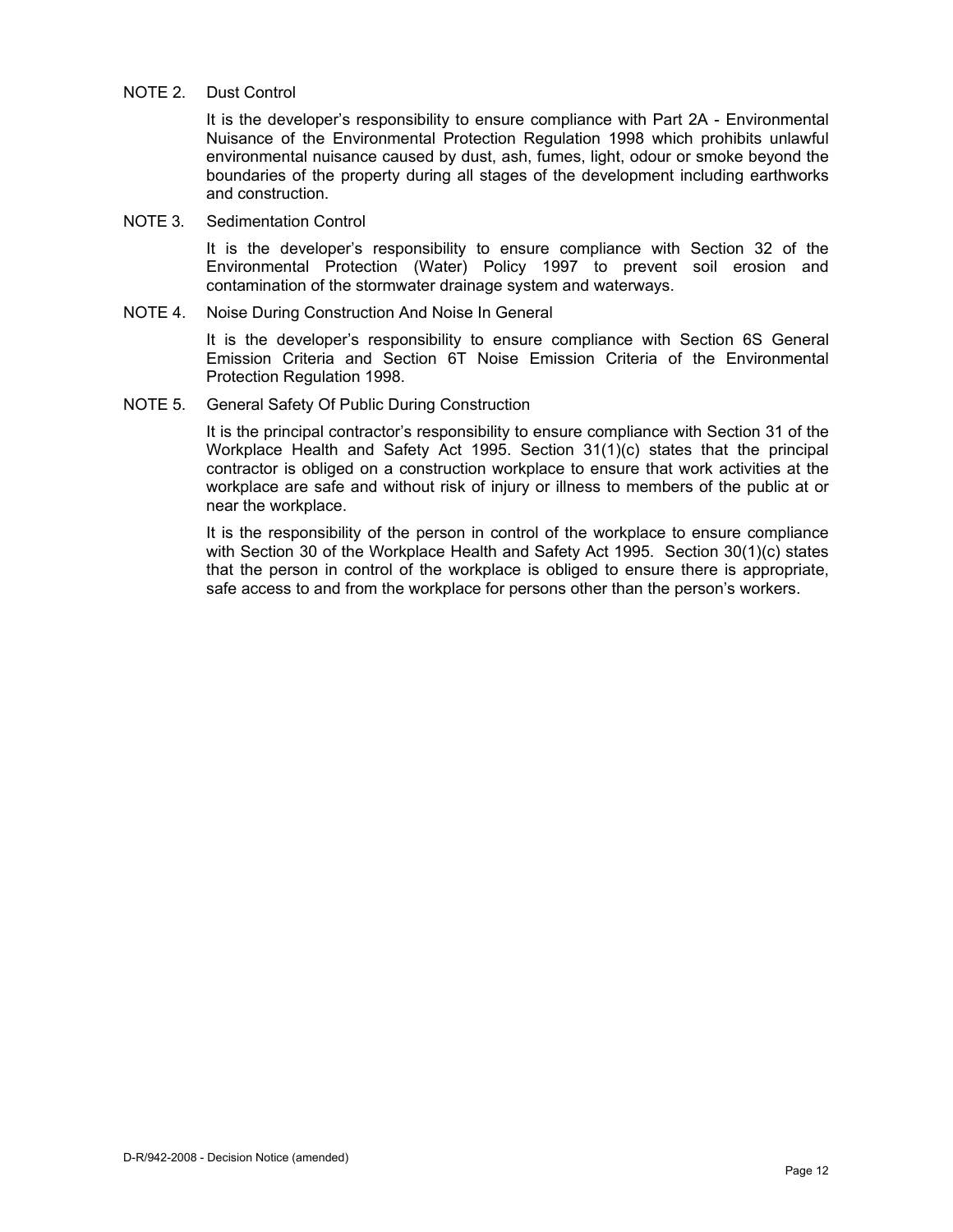

# **Attachment 2 - Appeal Rights**

*PLANNING ACT 2016*

The following is an extract from the *Planning Act 2016 (Chapter 6)*

#### *Appeal rights*

#### *229 Appeals to tribunal or P&E Court*

- (1) Schedule 1 states—
	- (a) matters that may be appealed to— (i) either a tribunal or the P&E Court; or (ii) only a tribunal; or
		- (iii) only the P&E Court; and
	- (b) the person—
		- (i) who may appeal a matter (the **appellant**); and (ii) who is a respondent in an appeal of the matter; and (iii) who is a co-respondent in an appeal of the matter; and
		- (iv) who may elect to be a co-respondent in an appeal of the matter.
- (2) An appellant may start an appeal within the appeal period.
- (3) The **appeal period** is—
	- (a) for an appeal by a building advisory agency—10 business days after a decision notice for the decision is given to the agency or
	- (b) for an appeal against a deemed refusal—at any time after the deemed refusal happens; or
	- (c) for an appeal against a decision of the Minister, under chapter 7, part 4, to register premises or to renew the registration of premises—20 business days after a notice is published under section 269(3)(a) or (4); or
	- (d) for an appeal against an infrastructure charges notice— 20 business days after the infrastructure charges notice is given to the person; or
	- (e) for an appeal about a deemed approval of a development application for which a decision notice has not been given—30 business days after the applicant gives the deemed approval notice to the assessment manager; or
	- (f) for any other appeal—20 business days after a notice of the decision for the matter, including an enforcement notice, is given to the person.
	- Note—
		- See the P&E Court Act for the court's power to extend the appeal period.
- (4) Each respondent and co-respondent for an appeal may be heard in the appeal.
- (5) If an appeal is only about a referral agency's response, the assessment manager may apply to the tribunal or P&E Court to withdraw from the appeal.
- (6) To remove any doubt, it is declared that an appeal against an infrastructure charges notice must not be about—
	- (a) the adopted charge itself; or
	- (b) for a decision about an offset or refund—
		- (i) the establishment cost of trunk infrastructure identified in a LGIP; or
	- (ii) the cost of infrastructure decided using the method included in the local government's charges resolution.

#### **230 Notice of appeal**

- (1) An appellant starts an appeal by lodging, with the registrar of the tribunal or P&E Court, a notice of appeal that— (a) is in the approved form; and
	- (b) succinctly states the grounds of the appeal.
- (2) The notice of appeal must be accompanied by the required fee.
- (3) The appellant or, for an appeal to a tribunal, the registrar must, within the service period, give a copy of the notice of appeal to—
	- (a) the respondent for the appeal; and
- D-R/942-2008 Decision Notice (amended)
- (b) each co-respondent for the appeal; and
- (c) for an appeal about a development application under schedule 1, table 1, item 1—each principal submitter for the development application; and
- (d) for an appeal about a change application under schedule 1, table 1, item 2—each principal submitter for the change application; and
- (e) each person who may elect to become a co-respondent for the appeal, other than an eligible submitter who is not a principal submitter in an appeal under paragraph (c) or (d); and
- (f) for an appeal to the P&E Court—the chief executive; and
- (g) for an appeal to a tribunal under another Act—any other person who the registrar considers appropriate.
- (4) The **service period** is—
	- (a) if a submitter or advice agency started the appeal in the P&E Court—2 business days after the appeal is started; or
	- (b) otherwise—10 business days after the appeal is started.
- (5) A notice of appeal given to a person who may elect to be a co-respondent must state the effect of subsection
- (6) A person elects to be a co-respondent by filing a notice of election, in the approved form, within 10 business days after the notice of appeal is given to the person*.*

#### **231 Other appeals**

- (1) Subject to this chapter, schedule 1 and the P&E Court Act, unless the Supreme Court decides a decision or other matter under this Act is affected by jurisdictional error, the decision or matter is non-appealable.
- (2) The Judicial Review Act 1991, part 5 applies to the decision or matter to the extent it is affected by jurisdictional error.
- (3) A person who, but for subsection (1) could have made an application under the Judicial Review Act 1991 in relation to the decision or matter, may apply under part 4 of that Act for a statement of reasons in relation to the decision or matter.
- (4) In this section— **decision** includes—
	- (a) conduct engaged in for the purpose of making a decision; and
	- (b) other conduct that relates to the making of a decision; and
	- (c) the making of a decision or the failure to make a decision; and
	- (d) a purported decision; and
	- (e) a deemed refusal.

**non-appealable**, for a decision or matter, means the decision or matter—

- (a) is final and conclusive; and
- (b) may not be challenged, appealed against, reviewed, quashed, set aside or called into question in any other way under the Judicial Review Act 1991 or otherwise, whether by the Supreme Court, another court, a tribunal or another entity; and
- (c) is not subject to any declaratory, injunctive or other order of the Supreme Court, another court, a tribunal or another entity on any ground.

#### **232 Rules of the P&E Court**

- (1) A person who is appealing to the P&E Court must comply with the rules of the court that apply to the appeal.
- (2) However, the P&E Court may hear and decide an appeal even if the person has not complied with rules of the P&E Court.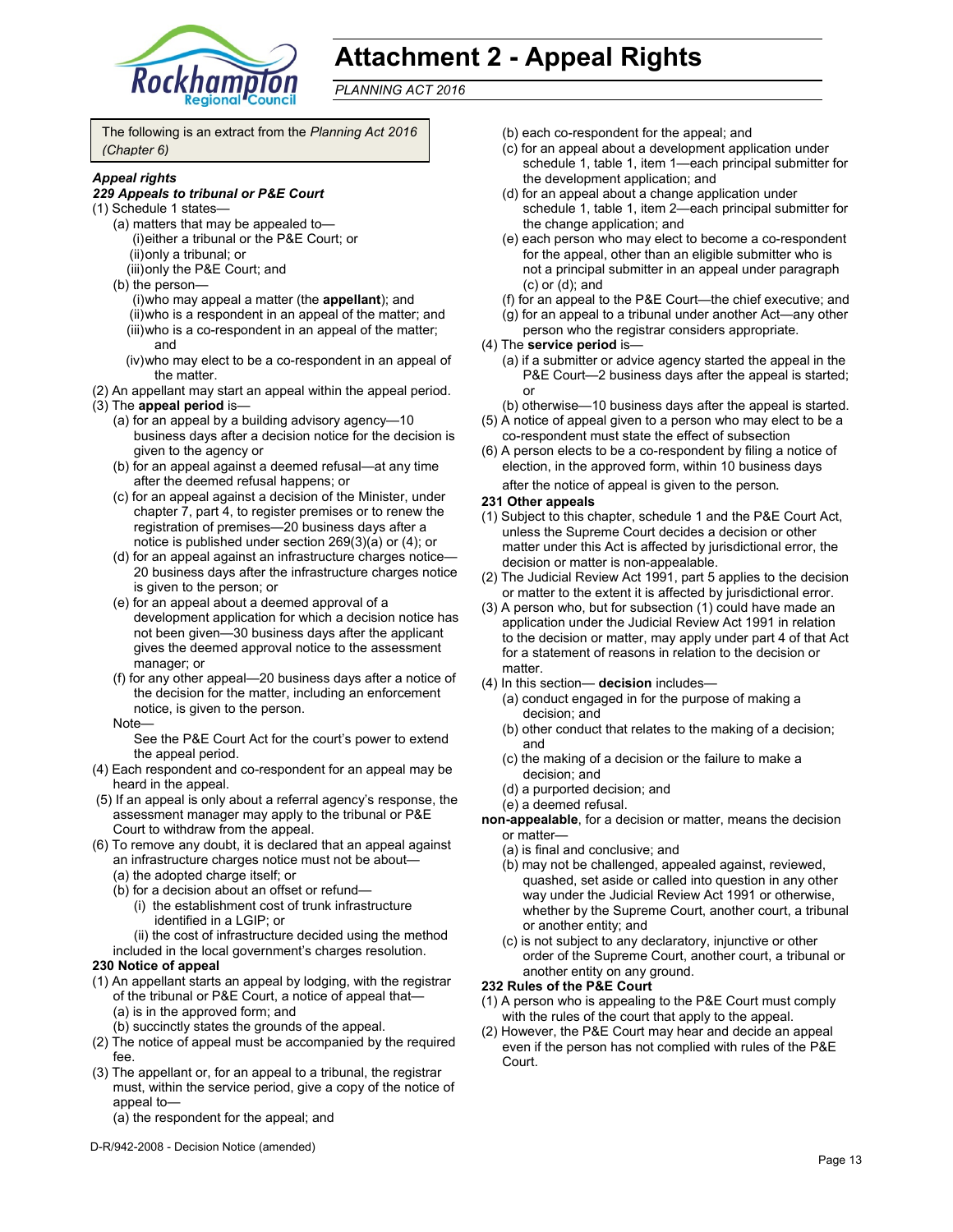

# **Appeal Rights**

*PLANNING ACT 2016*

# **Schedule 1**

#### **Appeals section 229 1 Appeal rights and parties to appeals**

- (1) Table 1 states the matters that may be appealed to—(a) the P&E court; or (b) a tribunal.
- (2) However, table 1 applies to a tribunal only if the matter involves—
	- (a) the refusal, or deemed refusal of a development application, for—
	- (i) a material change of use for a classified building; or
	- (ii) operational work associated with building work, a retaining wall, or a tennis court; or
	- (b) a provision of a development approval for—
	- (i) a material change of use for a classified building; or
- (ii) operational work associated with building work, a retaining wall, or a tennis court; or
	- (c) if a development permit was applied for—the decision to give a preliminary approval for—
		- (i) a material change of use for a classified building; or
		- (ii) operational work associated with building work, a retaining wall, or a tennis court; or
	- (d) a development condition if—
		- (i) the development approval is only for a material change of use that involves the use of a building classified under the Building Code as a class 2 building; and
		- (ii) the building is, or is proposed to be, not more than 3 storeys; and
		- (iii) the proposed development is for not more than 60 sole-occupancy units; or
	- (e) a decision for, or a deemed refusal of, an extension application for a development approval that is only for a material change of use of a classified building; or
	- (f) a decision for, or a deemed refusal of, a change application for a development approval that is only for a material change of use of a classified building; or
	- (g) a matter under this Act, to the extent the matter relates to—
		- (i) the Building Act, other than a matter under that Act that may or must be decided by the Queensland Building and Construction Commission; or
		- (ii) the Plumbing and Drainage Act, part 4 or 5; or
	- (h) a decision to give an enforcement notice in relation to a matter under paragraphs (a) to (g); or
	- (i) a decision to give an infrastructure charges notice; or
	- (j) the refusal, or deemed refusal, of a conversion application; or
	- (k) a matter that, under another Act, may be appealed to the tribunal; or
	- (l) a matter prescribed by regulation.
- (3) Also, table 1 does not apply to a tribunal if the matter
- involves—
	- (a) for a matter in subsection  $(2)(a)$  to  $(d)$ 
		- (i) a development approval for which the development application required impact assessment; and
		- (ii) a development approval in relation to which the assessment manager received a properly made submission for the development application; or
	- (b) a provision of a development approval about the identification or inclusion, under a variation approval, of a matter for the development.
- (4) Table 2 states the matters that may be appealed only to the P&E Court.
- (5) Table 3 states the matters that may be appealed only to the tribunal.
- (6) In each table—
	- (a) column 1 states the appellant in the appeal; and
	- (b) column 2 states the respondent in the appeal; and
	- (c) column 3 states the co-respondent (if any) in the appeal; and

manager

- (d) column 4 states the co-respondents by election (if any) in the appeal.
- (7) If the chief executive receives a notice of appeal under section 230(3)(f), the chief executive may elect to be a corespondent in the appeal.

| Table 1<br>Appeals to the P&E Court and, for certain matters, to a tribunal                                                                                                                                                                                                                                                                    |  |  |  |  |
|------------------------------------------------------------------------------------------------------------------------------------------------------------------------------------------------------------------------------------------------------------------------------------------------------------------------------------------------|--|--|--|--|
| 1. Development applications<br>An appeal may be made against-<br>(a) the refusal of all or part of the development application; or<br>(b) the deemed refusal of the development application; or<br>(c) a provision of the development approval; or<br>(d) if a development permit was applied for—the decision to give a preliminary approval. |  |  |  |  |
| Column 2<br>Column 3<br>Column 4<br>Column 1<br>Co-respondent by election<br>Appellant<br>Respondent<br>Co-respondent<br>(if any)<br>$($ if any $)$                                                                                                                                                                                            |  |  |  |  |
| If the appeal is about<br>The applicant<br>1 A concurrence agency that is<br>The assessment                                                                                                                                                                                                                                                    |  |  |  |  |

a concurrence agency's referral

not a co-respondent 2 If a chosen Assessment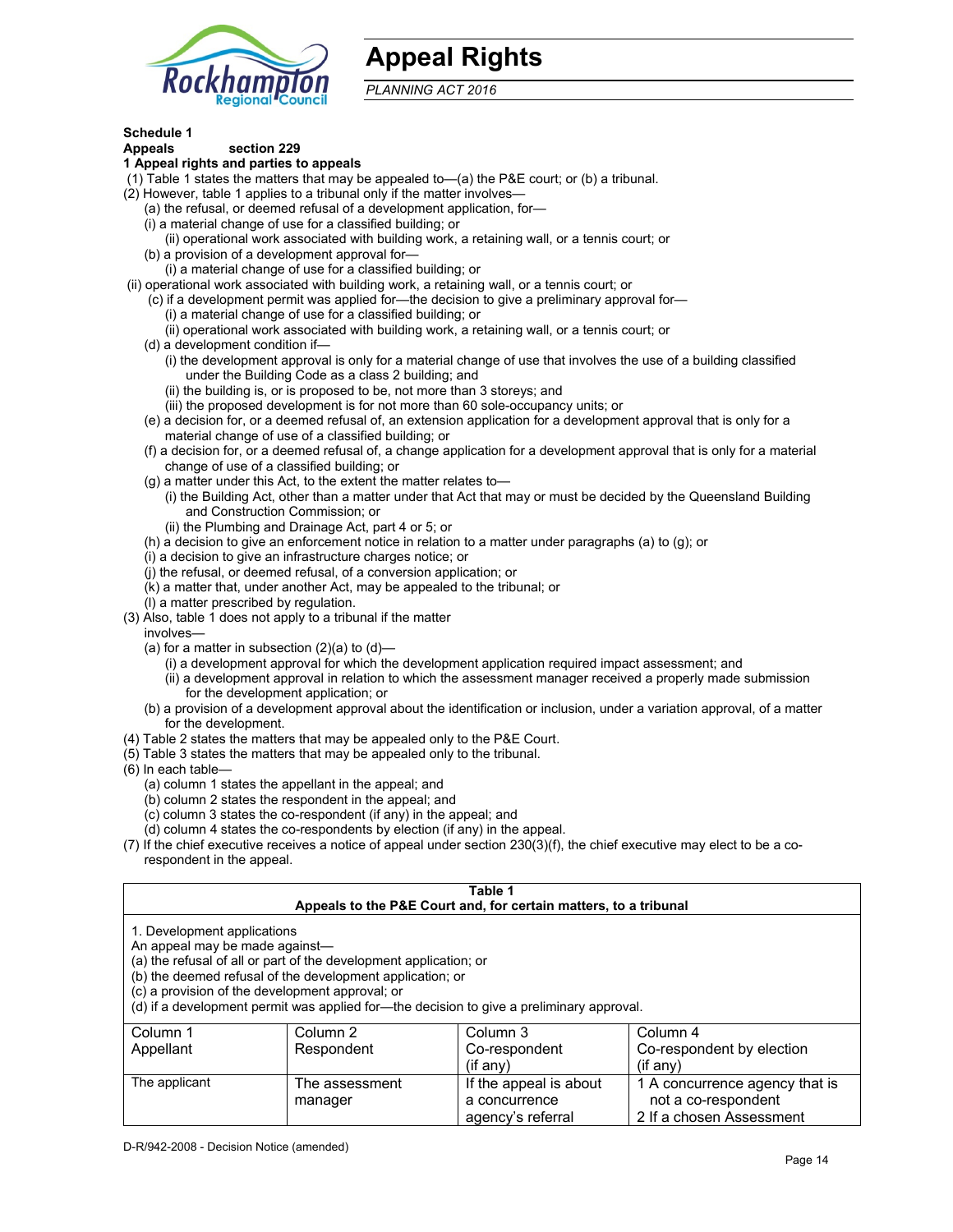| Table 1<br>Appeals to the P&E Court and, for certain matters, to a tribunal                                                                                                                                                                                                                                                                                                                                                                                                                                                                                                                                                                                                                                                                                                                                                                                                               |                                   |                                                                 |                                                                                                                                                                                                                                                                                                                                                 |  |
|-------------------------------------------------------------------------------------------------------------------------------------------------------------------------------------------------------------------------------------------------------------------------------------------------------------------------------------------------------------------------------------------------------------------------------------------------------------------------------------------------------------------------------------------------------------------------------------------------------------------------------------------------------------------------------------------------------------------------------------------------------------------------------------------------------------------------------------------------------------------------------------------|-----------------------------------|-----------------------------------------------------------------|-------------------------------------------------------------------------------------------------------------------------------------------------------------------------------------------------------------------------------------------------------------------------------------------------------------------------------------------------|--|
|                                                                                                                                                                                                                                                                                                                                                                                                                                                                                                                                                                                                                                                                                                                                                                                                                                                                                           |                                   | response-the<br>concurrence agency                              | manager is the respondent-<br>the prescribed assessment<br>manager<br>3 Any eligible advice agency for<br>the application<br>4 Any eligible submitter for the<br>application                                                                                                                                                                    |  |
| 2. Change applications<br>An appeal may be made against-<br>(b) a deemed refusal of a change application.                                                                                                                                                                                                                                                                                                                                                                                                                                                                                                                                                                                                                                                                                                                                                                                 |                                   |                                                                 | (a) a responsible entity's decision for a change application, other than a decision made by the P&E court; or                                                                                                                                                                                                                                   |  |
| Column 1<br>Appellant                                                                                                                                                                                                                                                                                                                                                                                                                                                                                                                                                                                                                                                                                                                                                                                                                                                                     | Column <sub>2</sub><br>Respondent | Column 3<br>Co-respondent<br>(if any)                           | Column 4<br>Co-respondent by election<br>(if any)                                                                                                                                                                                                                                                                                               |  |
| 1 The applicant<br>2 If the responsible<br>entity is the<br>assessment<br>manager-an<br>affected entity that<br>gave a pre-request<br>notice or response<br>notice                                                                                                                                                                                                                                                                                                                                                                                                                                                                                                                                                                                                                                                                                                                        | The responsible<br>entity         | If an affected entity<br>starts the appeal-the<br>applicant     | 1 A concurrence agency for the<br>development application<br>2 If a chosen assessment<br>manager is the respondent-<br>the prescribed assessment<br>manager<br>3 A private certifier for the<br>development application<br>4 Any eligible advice agency for<br>the change application<br>5 Any eligible submitter for the<br>change application |  |
| 3. Extension applications<br>An appeal may be made against-<br>(a) the assessment manager's decision about an extension application; or<br>(b) a deemed refusal of an extension application.                                                                                                                                                                                                                                                                                                                                                                                                                                                                                                                                                                                                                                                                                              |                                   |                                                                 |                                                                                                                                                                                                                                                                                                                                                 |  |
| Column 1<br>Appellant                                                                                                                                                                                                                                                                                                                                                                                                                                                                                                                                                                                                                                                                                                                                                                                                                                                                     | Column <sub>2</sub><br>Respondent | Column 3<br>Co-respondent<br>(if any)                           | Column 4<br>Co-respondent by election<br>(if any)                                                                                                                                                                                                                                                                                               |  |
| 1 The applicant<br>1<br>2 For a matter other<br>than a deemed<br>refusal of an<br>extension<br>application $-$ a<br>concurrence<br>agency, other than<br>the chief executive,<br>for the application                                                                                                                                                                                                                                                                                                                                                                                                                                                                                                                                                                                                                                                                                      | The assessment<br>manager         | If a concurrence<br>agency starts the<br>appeal - the applicant | If a chosen assessment<br>manager is the respondent - the<br>prescribed assessment manager                                                                                                                                                                                                                                                      |  |
| 4. Infrastructure charges notices<br>An appeal may be made against an infrastructure charges notice on 1 or more of the following grounds<br>a) The notice involved an error relating to -<br>(i) The application of the relevant adopted charge; or<br>Examples of errors in applying an adopted charge -<br>The incorrect application of gross floor area for a non-residential development<br>Applying an incorrect 'use category', under a regulation, to the development<br>The working out of extra demands, for section 120; or<br>(1)<br>An offset or refund; or<br>(ii)<br>b) The was no decision about an offset or refund; or<br>c) If the infrastructure charges notice states a refund will be given - the timing for giving the refund; or<br>d) The amount of the charge is so unreasonable that no reasonable relevant local government could have<br>imposed the amount. |                                   |                                                                 |                                                                                                                                                                                                                                                                                                                                                 |  |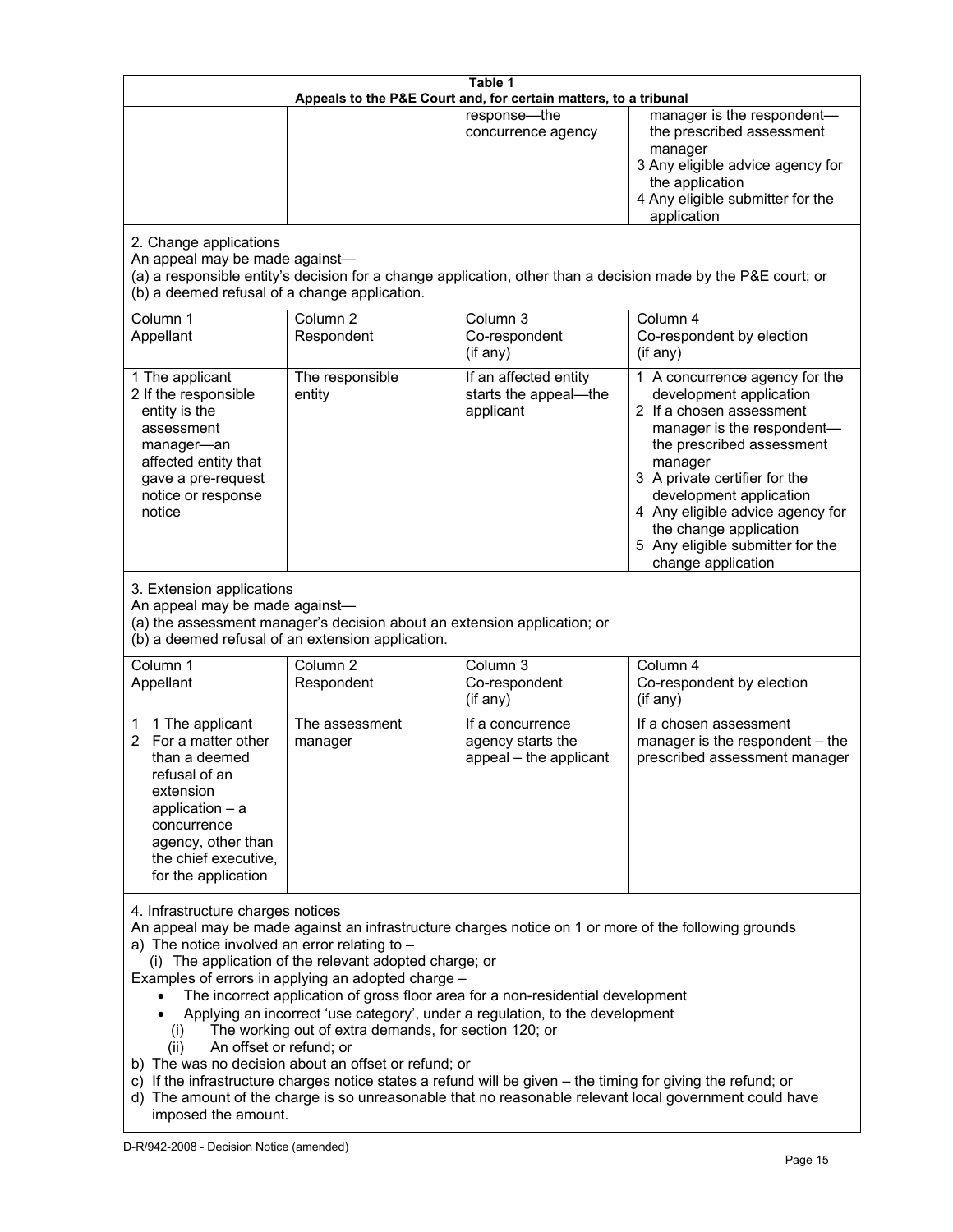|                                                                                                                  |                                                                                                                                                                                            | Table 1<br>Appeals to the P&E Court and, for certain matters, to a tribunal  |                                                                                                                                                                                                                                                              |
|------------------------------------------------------------------------------------------------------------------|--------------------------------------------------------------------------------------------------------------------------------------------------------------------------------------------|------------------------------------------------------------------------------|--------------------------------------------------------------------------------------------------------------------------------------------------------------------------------------------------------------------------------------------------------------|
| Column 1<br>Appellant                                                                                            | Column <sub>2</sub><br>Respondent                                                                                                                                                          | Column <sub>3</sub><br>Co-respondent<br>(if any)                             | Column 4<br>Co-respondent by election<br>(if any)                                                                                                                                                                                                            |
| The person given the<br>Infrastructure charges<br>notice                                                         | The local government<br>that gave the<br>infrastructure charges<br>notice                                                                                                                  |                                                                              |                                                                                                                                                                                                                                                              |
| 5. Conversion applications<br>An appeal may be made against-<br>(a) the refusal of a conversion application; or  | (b) a deemed refusal of a conversion application.                                                                                                                                          |                                                                              |                                                                                                                                                                                                                                                              |
| Column 1<br>Appellant                                                                                            | Column <sub>2</sub><br>Respondent                                                                                                                                                          | Column 3<br>Co-respondent<br>(if any)                                        | Column 4<br>Co-respondent by election<br>(if any)                                                                                                                                                                                                            |
| The applicant                                                                                                    | The local government<br>to which the conversion<br>application was made                                                                                                                    |                                                                              | $\overline{a}$                                                                                                                                                                                                                                               |
| 6. Enforcement notices                                                                                           | An appeal may be made against the decision to give an enforcement notice.                                                                                                                  |                                                                              |                                                                                                                                                                                                                                                              |
| Column 1<br>Appellant                                                                                            | Column $\overline{2}$<br>Respondent                                                                                                                                                        | Column 3<br>Co-respondent<br>(if any)                                        | Column 4<br>Co-respondent by election<br>(if any)                                                                                                                                                                                                            |
| The person given the<br>enforcement notice                                                                       | The enforcement<br>authority                                                                                                                                                               |                                                                              | If the enforcement authority is<br>not the local government for<br>the premises in relation to which<br>the offence is alleged to have<br>happened-the local<br>government                                                                                   |
|                                                                                                                  |                                                                                                                                                                                            | Table 2                                                                      |                                                                                                                                                                                                                                                              |
| 1. Appeals from tribunal<br>section 252, on the ground of-<br>(b) jurisdictional error.<br>Column 1<br>Appellant | An appeal may be made against a decision of a tribunal, other than a decision under<br>(a) an error or mistake in law on the part of the tribunal; or<br>Column <sub>2</sub><br>Respondent | Appeals to the P&E Court only<br>Column 3<br>Co-respondent<br>$($ if any $)$ | Column 4<br>Co-respondent by election<br>$($ if any $)$                                                                                                                                                                                                      |
| A party to the<br>proceedings for the<br>decision                                                                | The other party to the<br>proceedings for the<br>decision                                                                                                                                  |                                                                              |                                                                                                                                                                                                                                                              |
| 2. Eligible submitter appeals<br>or<br>(b) a variation request.<br>Column 1<br>Appellant                         | application, to the extent that the decision relates to-<br>Column <sub>2</sub><br>Respondent                                                                                              | Column 3<br>Co-respondent                                                    | An appeal may be made against the decision to give a development approval, or an approval for a change<br>(a) any part of the development application for the development approval that required impact assessment;<br>Column 4<br>Co-respondent by election |
| 1 For a development<br>application-an<br>eligible submitter for                                                  | 1 For a development<br>application-the<br>assessment                                                                                                                                       | (if any)<br>1 The applicant<br>2 If the appeal is about<br>a concurrence     | (if any)<br>Another eligible<br>submitter for the<br>application                                                                                                                                                                                             |

agency's referral

D-R/942-2008 - Decision Notice (amended)

manager

the development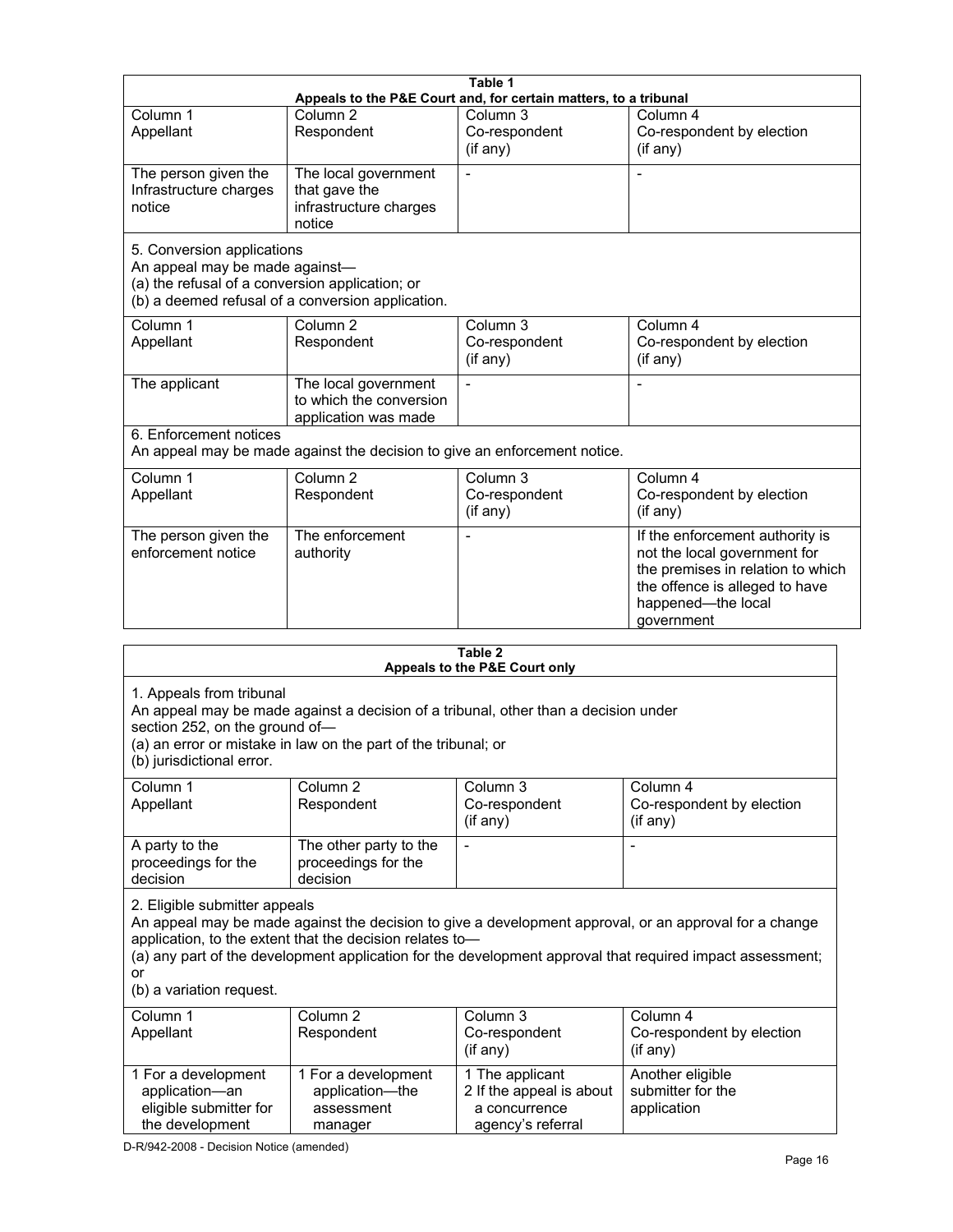| Table 2<br>Appeals to the P&E Court only                                                                                                                                                                                                                                                                                                                                                                           |                                                                                                                            |                                                                                                                         |                                                                                        |  |
|--------------------------------------------------------------------------------------------------------------------------------------------------------------------------------------------------------------------------------------------------------------------------------------------------------------------------------------------------------------------------------------------------------------------|----------------------------------------------------------------------------------------------------------------------------|-------------------------------------------------------------------------------------------------------------------------|----------------------------------------------------------------------------------------|--|
| application<br>2 For a change<br>application-an<br>eligible submitter for<br>the change<br>application                                                                                                                                                                                                                                                                                                             | 2 For a change<br>application-the<br>responsible entity                                                                    | response-the<br>concurrence agency                                                                                      |                                                                                        |  |
| 3. Eligible submitter and eligible advice agency appeals<br>An appeal may be made against a provision of a development approval, or failure to<br>include a provision in the development approval, to the extent the matter relates to-<br>(a) any part of the development application or the change application, for the development approval, that<br>required impact assessment; or<br>(b) a variation request. |                                                                                                                            |                                                                                                                         |                                                                                        |  |
| Column 1<br>Appellant                                                                                                                                                                                                                                                                                                                                                                                              | Column <sub>2</sub><br>Respondent                                                                                          | Column <sub>3</sub><br>Co-respondent<br>(if any)                                                                        | Column 4<br>Co-respondent by election<br>(if any)                                      |  |
| 1 For a development<br>application-an<br>eligible submitter for<br>the development<br>application<br>2 For a change<br>application-an<br>eligible submitter for<br>the change<br>application<br>3 An eligible advice<br>agency for the<br>development<br>application or change<br>application                                                                                                                      | 1 For a development<br>application-the<br>assessment<br>manager<br>2 For a change<br>application-the<br>responsible entity | 1 The applicant<br>2 If the appeal is about<br>a concurrence<br>agency's referral<br>response-the<br>concurrence agency | Another eligible submitter for<br>the application                                      |  |
| 4. Compensation claims<br>An appeal may be made against-<br>(a) a decision under section 32 about a compensation claim; or<br>(b) a decision under section 265 about a claim for compensation; or<br>(c) a deemed refusal of a claim under paragraph (a) or (b).                                                                                                                                                   |                                                                                                                            |                                                                                                                         |                                                                                        |  |
| Column 1<br>Appellant                                                                                                                                                                                                                                                                                                                                                                                              | Column <sub>2</sub><br>Respondent                                                                                          | Column 3<br>Co-respondent<br>(if any)                                                                                   | Column 4<br>Co-respondent by election<br>(if any)                                      |  |
| A person dissatisfied<br>with the decision                                                                                                                                                                                                                                                                                                                                                                         | The local<br>government to which<br>the claim was made                                                                     | $\blacksquare$                                                                                                          |                                                                                        |  |
| 5. Registered premises                                                                                                                                                                                                                                                                                                                                                                                             |                                                                                                                            | An appeal may be made against a decision of the Minister under chapter 7, part 4.                                       |                                                                                        |  |
| Column 1<br>Appellant                                                                                                                                                                                                                                                                                                                                                                                              | Column <sub>2</sub><br>Respondent                                                                                          | Column 3<br>Co-respondent<br>(if any)                                                                                   | Column 4<br>Co-respondent by election<br>(if any)                                      |  |
| 1 A person given a<br>decision notice about<br>the decision<br>2 If the decision is to<br>register premises or<br>renew the<br>registration of<br>premises-an owner<br>or occupier of<br>premises in the                                                                                                                                                                                                           | The Minister                                                                                                               |                                                                                                                         | If an owner or occupier starts<br>the appeal – the owner of the<br>registered premises |  |

D-R/942-2008 - Decision Notice (amended)